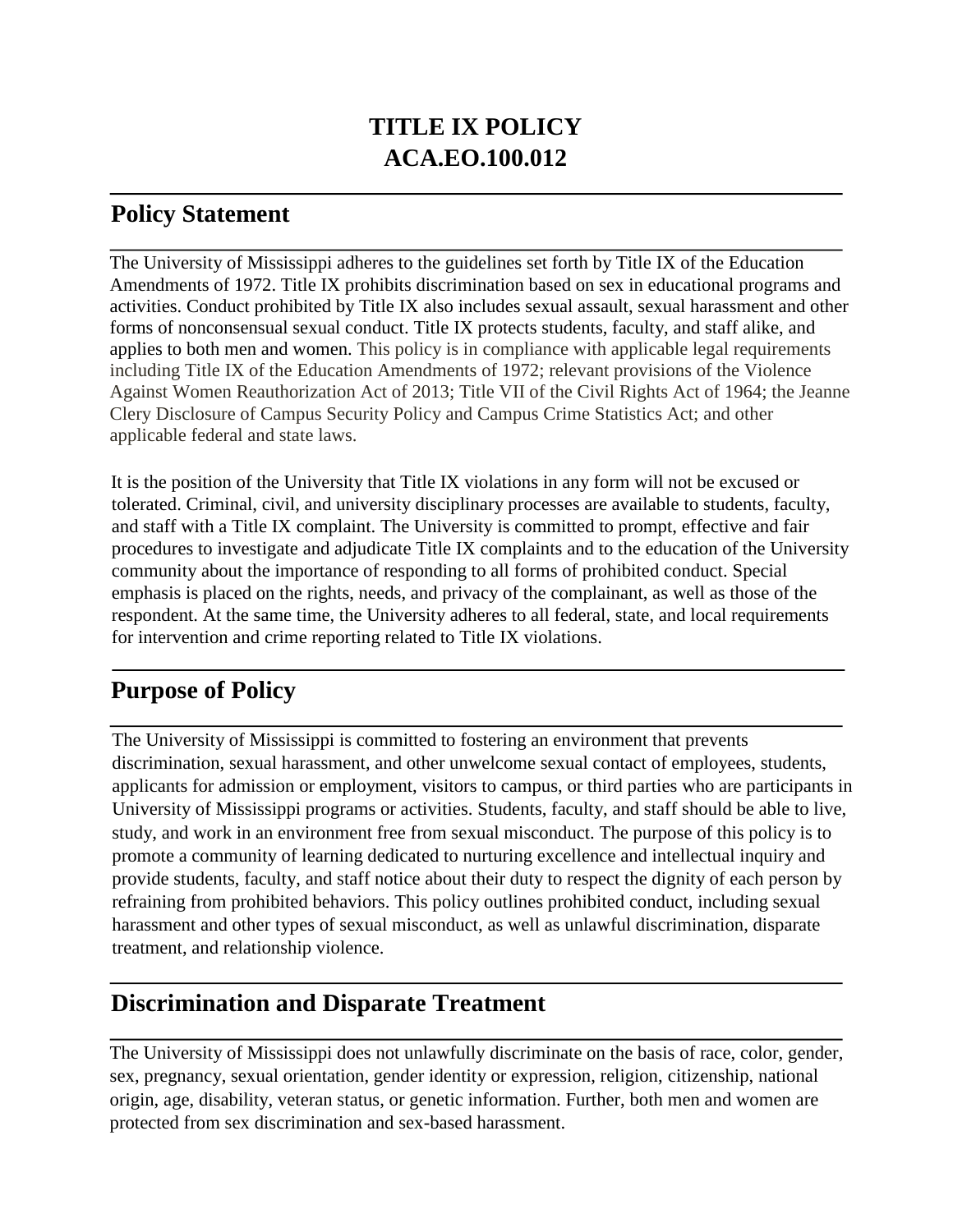Prohibited sex-based discrimination and harassment includes, without limitation, discrimination or harassment based on gender, gender identity, gender expression, pregnancy or childbirth. Educational decisions that cannot be based on sex include, without limitation, decisions relating to: admission, financial aid, academic advising and instruction, class assignments, evaluation and grading, discipline, housing, athletics, health and counseling services, recreational/residential/extracurricular services or programs, and participation and status in any

University program or activity, whether on or off campus.

Employees, students, applicants for admission or employment, or other participants in University of Mississippi programs or activities who believe they have been discriminated against are entitled to seek relief through the EORC Office or Title IX Coordinator.

#### **Sexual Harassment**

Pursuant to Title IX, The University of Mississippi prohibits sexual harassment, sexual assault, and other forms of unwelcome sexual contact in order to protect students, faculty, and staff.

Sexual harassment includes unwelcome sexual advances, requests for sexual favors, and other verbal or physical conduct of a sexual nature when: (1) Submission to or rejection of such conduct is either an explicit or implicit term or condition of, or is used as the basis for decisions affecting an individual's employment or advancement in employment, evaluation of academic work or advancement in an academic program, or basis for participation in any aspect of a University program or activity (**quid pro quo**); and/or (2) Such conduct has the purpose or effect of unreasonably interfering with an individual's access to the University or an individual's work environment or are so objectively offensive, pervasive, or severe that they effectively deny the victim access to the University of Mississippi's resources and opportunities (**hostile environment**).

A wide range of behaviors may qualify as sexual harassment, up to and including sexual assault. Some types of actions that may rise to the above level and constitute sexual harassment include:

- treating others differently based on their gender, sex, sexual orientation, gender identity or gender expression
- verbal harassment or abuse of a sexual nature
- subtle pressure for sexual activity
- sexist remarks about a person's clothing, body, or sexual activities
- unwanted touching, patting, or pinching
- demanding sexual favors accompanied by implied or overt threats concerning one's job or working conditions
- inappropriate display of sexually suggestive or pornographic materials
- sexual assault or other types of sexual violence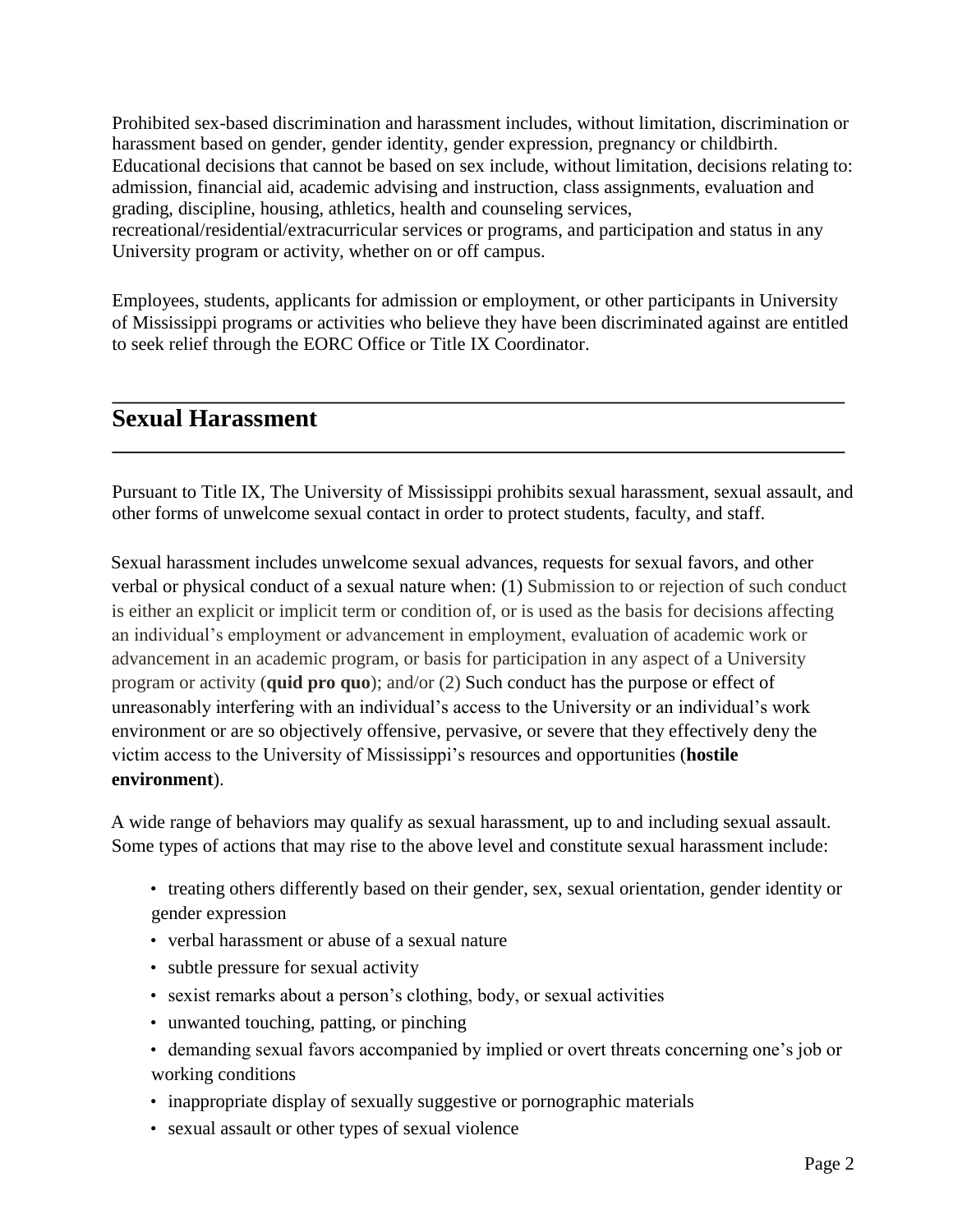## **Other Sexual Misconduct**

In addition to sexual harassment, The University of Mississippi also prohibits other forms of sexual misconduct, or any sexual behavior that was committed without effective consent. Sexual misconduct may vary in its severity and consists of a range of behaviors. These behaviors are serious violations and represent a threat to the safety of the University community. The requirements of this policy apply regardless of the sexual orientation and/or sexual identity of individuals engaging in sexual activity. The following descriptions represent sexual behaviors that violate The University of Mississippi's community standards and values of respect, civility, and personal integrity.

**1. Sexual Penetration:** Sexual intercourse, or sexual penetration, however slight, with any object or body part without effective consent.

**2. Sexual Touching:** Any intentional touching of intimate body parts without effective consent. Sexual touching includes bodily contact or contact made with an object.

**3. Sexual Exploitation:** Sexual exploitation occurs when any student or employee takes nonconsensual, unfair, or abusive advantage of another sexually for his or her own advantage or benefit, even though that behavior does not constitute one of the other sexual misconduct offenses. Examples include, but are not limited to:

- Non-consensual videotaping, audiotaping, or photographing of sexual activity even if the sexual act is consensual.
- Non-consensual posting, publishing, sharing, or displaying photo, audio, or video of sexual activity even if the activity was originally recorded with effective consent.
- Voyeurism is a form of sexual exploitation in which one individual engages in secretive observation or non-consensual video or audio taping of another for personal sexual pleasure.
- Any disrobing of another or exposure to another without effective consent.

**4. Attempted Act/Accomplice to Sexual Misconduct:** Attempts to commit sexual misconduct are also prohibited under this policy, as is aiding in the commission of sexual misconduct as an accomplice.

**5. Use of Drugs and/or Alcohol to Induce Incapacity:** This policy also prohibits sexual activity or attempted sexual activity with someone whose incapacity results from the taking of a drug or alcohol. Possession, use, and/or distribution of any **"date-rape" drug or licit or illicit substances** are prohibited, and administering or attempting to administer any of these drugs or substances, including alcohol, to someone else for the purpose of inducing incapacity is a violation of this policy. An individual may be charged with a violation of this policy even if no sexual activity took place.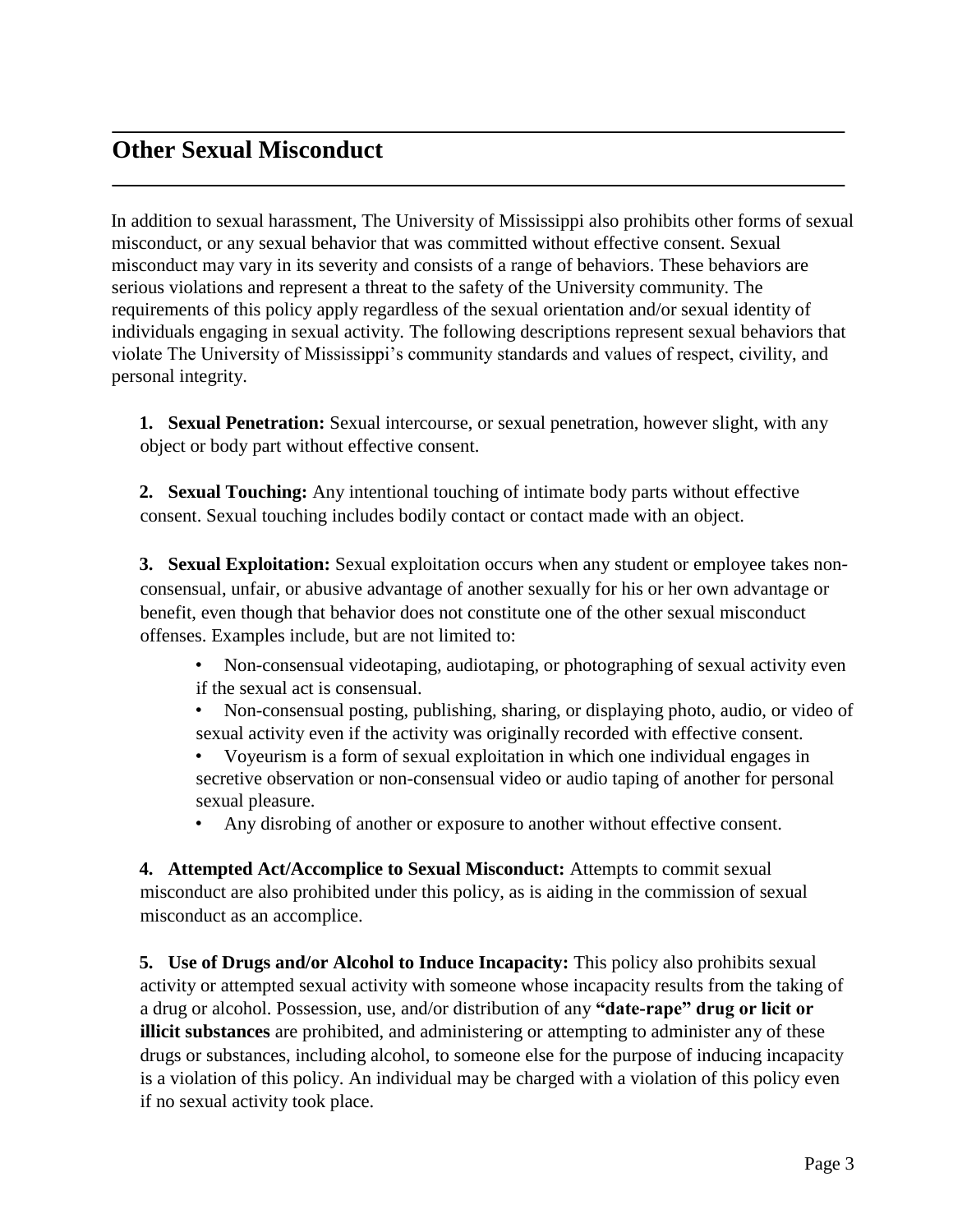Other Title IX violations include stalking, relationship violence and retaliation, which are defined below.

\_\_\_\_\_\_\_\_\_\_\_\_\_\_\_\_\_\_\_\_\_\_\_\_\_\_\_\_\_\_\_\_\_\_\_\_\_\_\_\_\_\_\_\_\_\_\_\_\_\_\_\_\_\_\_\_\_\_\_\_\_\_\_\_\_\_\_\_\_\_\_\_\_\_\_\_\_\_

\_\_\_\_\_\_\_\_\_\_\_\_\_\_\_\_\_\_\_\_\_\_\_\_\_\_\_\_\_\_\_\_\_\_\_\_\_\_\_\_\_\_\_\_\_\_\_\_\_\_\_\_\_\_\_\_\_\_\_\_\_\_\_\_\_\_\_\_\_\_\_\_\_\_\_\_\_\_

## **Stalking, Including Cyber-Stalking**

In honor of academic freedom, civility, and the respect for the dignity of each person, students will refrain from a course of conduct directed at a specific person that would cause a reasonable person to fear for his or her safety, the safety of others, or suffer substantial emotional distress. This policy will not be construed to impair any constitutionally protected activity, including speech, protest, or assembly. When such conduct includes expression or speech, the conduct must be more than merely offensive; it must be so objectively offensive, pervasive, and/or severe that if repeated it would effectively deny the victim access to the University's resources and opportunities, unreasonably interfere with the victim's work or living environment, or deprive the victim of some other protected right. Students who act inconsistently with this value and policy will be subject to conduct charges and proceedings.

## **Relationship Violence**

The University prohibits any physical, sexual, or psychologically abusive behaviors used by an individual against a partner or former partner in an intimate relationship. The use of alcohol or drugs, by either party, in conjunction with an incident of relationship violence, does not alleviate responsibility or diminish the serious nature of the offense.

Forms of relationship violence may include, but are not limited to:

- Actions that are intended to cause bodily injury.
- Threats or actions that cause reasonable fear of harm on the part of the victim, or threaten children or pets.
- Assault with or without a weapon.
- Psychological abuse.

## **Retaliation**

Retaliation against an individual who initiates a Title IX complaint, participates in an investigation, or pursues legal action, is prohibited. The University defines retaliation as any adverse action (including intimidation) taken against an individual who has participated in any manner in an investigation, proceeding, or hearing under these policies and procedures. Retaliation may occur in person or electronically.

Independent action may be taken against anyone engaging in retaliation including individuals who are acting on behalf of the respondent or complainant, with or without the knowledge of the complainant or respondent.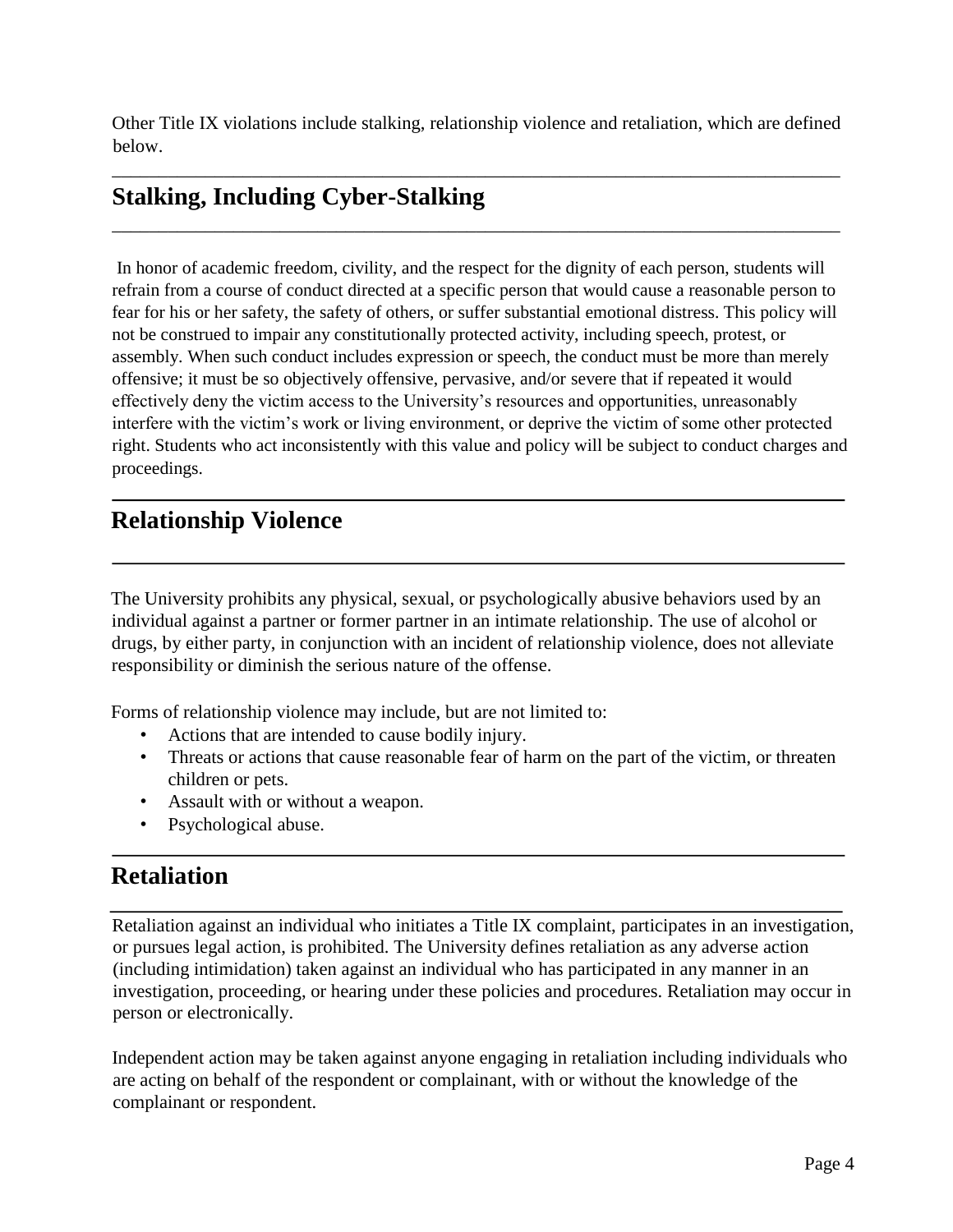In an effort to avoid retaliation, prevent recurrence of any discrimination or discriminatory effects, and provide for the safety of the all parties, the University will implement all necessary remedies during an investigation period and/or at the conclusion of an investigation. These remedies may include, but are not limited to: academic accommodations, "no contact" letters, changes in course schedules, and changes in housing assignments.

#### **Consent**

Sexual intimacy requires that all participants consent to the activity. Effective consent is the basis of this policy because effective consent maintains the value that all persons have the right to feel respected, acknowledged, and safe during sexual activity. Consent between two or more people is defined as an affirmative agreement – through clear actions or words – to engage in sexual activity. The person giving the consent must act freely, voluntarily, and with an understanding of his or her actions when giving the consent.

Lack of protest or resistance does not constitute consent, nor does silence mean consent has been given. Relying solely on non-verbal communication can lead to misunderstanding. Persons who want to engage in sexual activity are responsible for obtaining consent – it should never be assumed.

A prior relationship or prior sexual activity is not sufficient to demonstrate consent.

Consent must be present throughout the sexual activity  $-$  at any time, a participant can communicate that he or she no longer consents to continuing the activity. If there is confusion as to whether anyone has consented or continues to consent to sexual activity, it is essential that the participants stop the activity until the confusion can be clearly resolved.

Effective consent cannot result from force, or threat of force, coercion, fraud or intimidation. In addition, an incapacitated person is not able to give consent. The use of force to obtain sexual access or to induce consent violates this policy whether the force is physical in nature, violent, or involves threats, intimidation or coercion.

- Physical force includes but is not limited to: hitting, kicking, and restraining. Physical force means someone is physically exerting control of another person through violence.
- Threatening someone to obtain consent for a sexual act is a violation of this policy. Threats exist where a reasonable person would have been compelled by the words or actions of another to give permission to sexual activity to which he or she otherwise would not have consented.
- Intimidation is an implied threat. Intimidation exists when a reasonable person would feel threatened or coerced even though there may not be any threat made explicitly or physical force. Intimidation is evaluated based on the intensity, frequency, or duration of the comments or actions*.*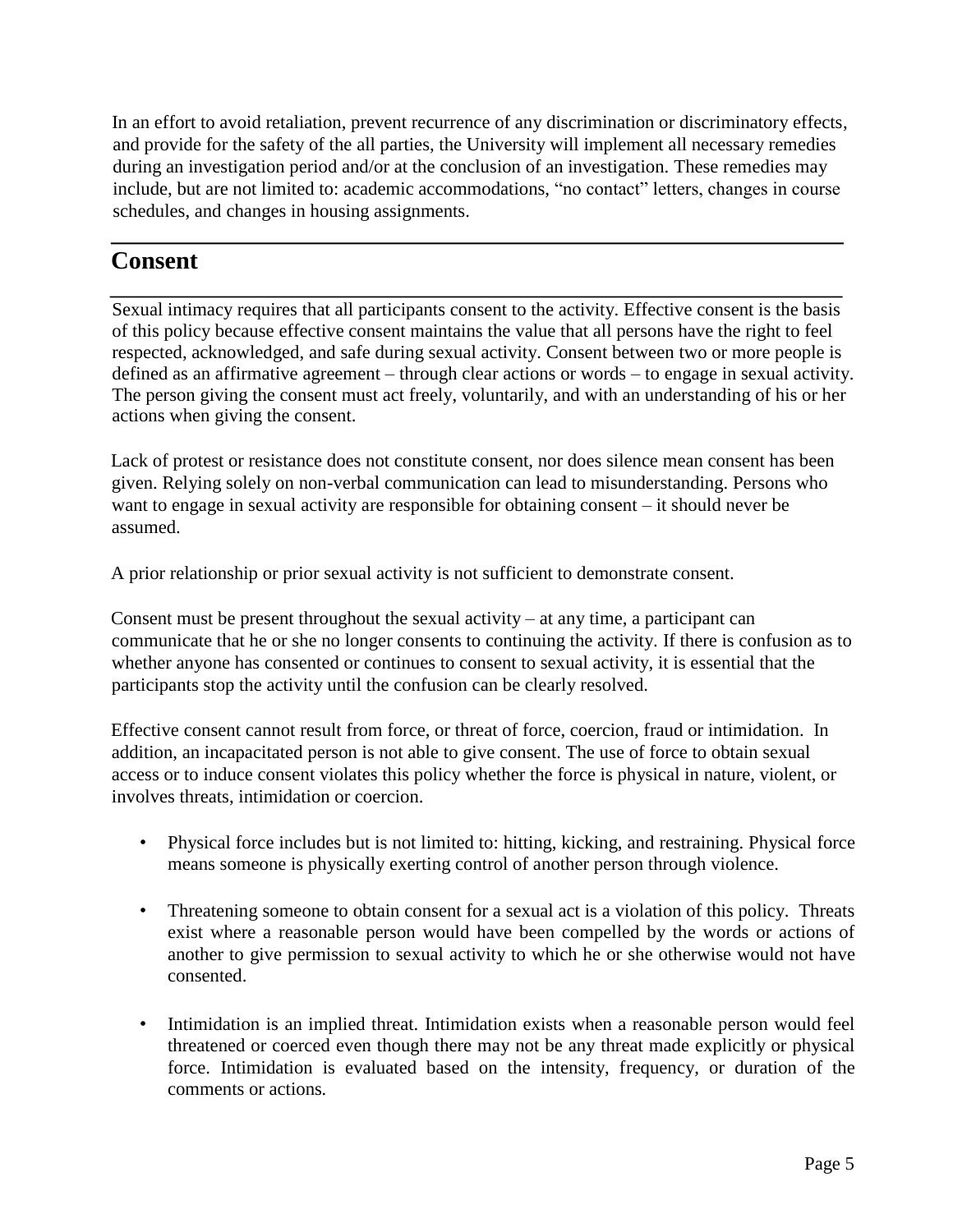- Incapacitation: It is a violation of this policy if the initiator has sex with someone the initiator knows, or reasonably should know, to be incapacitated by alcohol, drugs, sleep or illness. A person who is unconscious, unaware, or otherwise physically helpless cannot give effective consent to sexual activity. Someone is incapacitated when he or she cannot understand who, what, when, where, why, or how, with respect to the sexual interaction.
- Age of Consent: According to Mississippi Code §97-3-65, effective consent can never be given by persons under the age of 14. Students who are at least 17 years old cannot receive effective consent from anyone between the ages of 14 and 16, if they are younger by more than 36 months. Further, under Mississippi Code §97-3-95, a student under the age of 18 cannot give effective consent to anyone in a position of trust or authority over the student, including, without limitation: the child's teacher, counselor, physician, psychiatrist, psychologist, minister, priest, physical therapist, chiropractor, legal guardian, parent, stepparent, aunt, uncle, scout leader or coach.

## **Consensual Relationships**

UM's policy concerning consensual relationships may be found at ACA.EO.100.011.

## **Privacy**

The University of Mississippi has great respect for the privacy of the parties in a complaint. Under federal law, however, responsible employees who receive a report of sexual misconduct must share that information with the Title IX Coordinator unless otherwise exempt by state or federal law or University policy. Those individuals may need to act to maintain campus safety and must determine whether to investigate further under Title IX, regardless of the complainant's request for confidentiality.

After a report is received, the complainant will decide whether to pursue an investigation through the Title IX office. If a complainant requests confidentiality or asks that the complaint not be pursued, the Title IX Coordinator will take all reasonable steps to investigate and respond to the complaint consistent with the complainant's request; however, the Title IX Coordinator may determine that the circumstances of the incident are so severe or that the circumstances otherwise indicate there is an ongoing danger to the complainant and/or members of the University community such that action must be taken on the part of the University beyond the action requested by the complainant. When determining whether to proceed without cooperation from the complainant, the Title IX Coordinator will weigh a number of factors. Examples of factors the Title IX Coordinator will consider are the following: the risk of the respondent committing additional acts; if the respondent has threatened to commit additional acts; if other complaints have been reported about the same respondent; if the complaint involves multiple respondents; the respondent's history of arrests or other conduct records; the involvement of a weapon; the ages of the complainant and respondent; whether the respondent is in a position of authority over the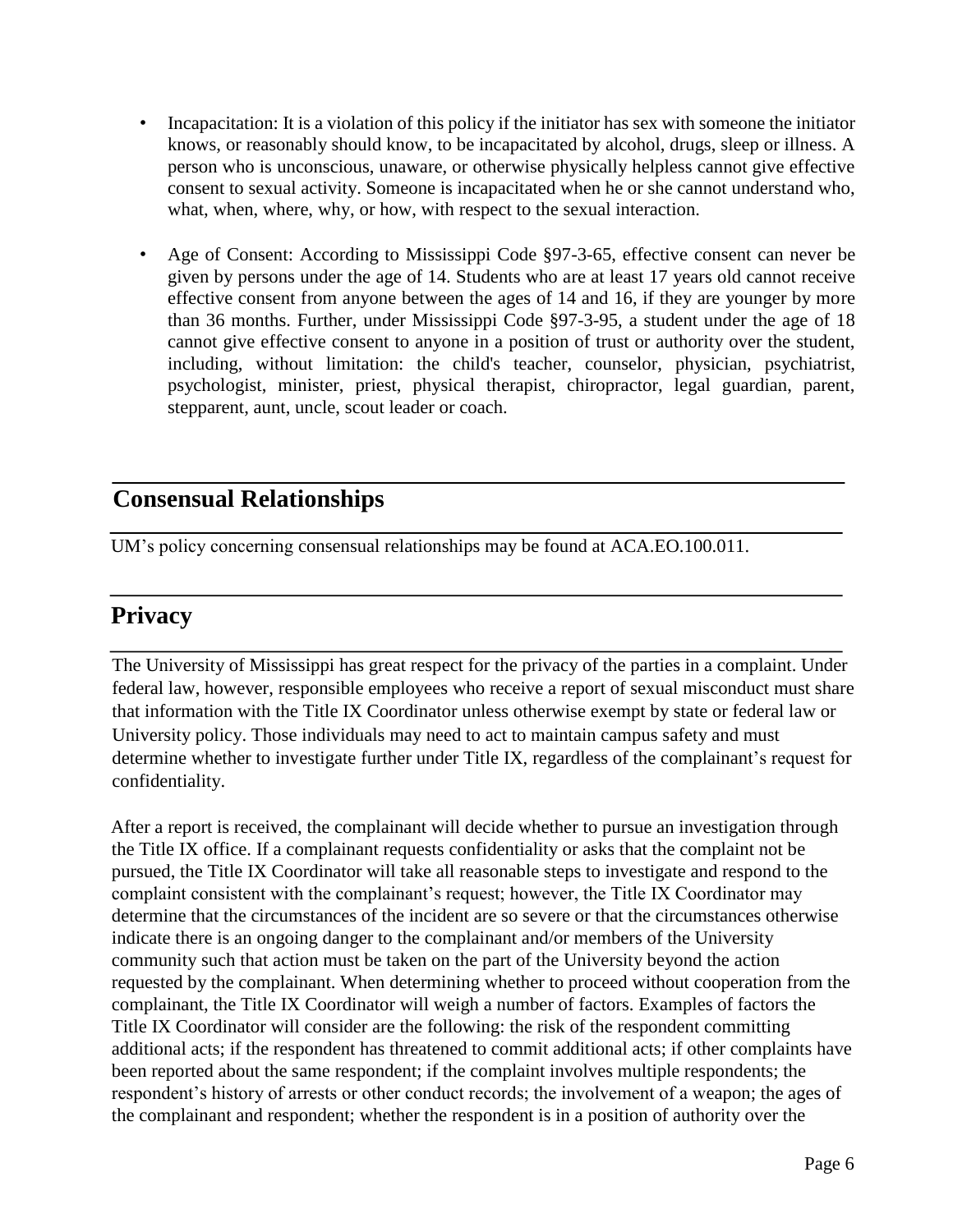complainant, and the university's ability to move forward with the investigation without the complainant.

If the Title IX Coordinator moves forward with the investigation, with or without the complainant's participation, information will only be shared with those individuals who are responsible for handling the school's response to the complaint and those necessary to the investigation. The Title IX Coordinator will inform the complainant, to the extent possible, of individuals with whom information about the complaint will be shared.

Public awareness events such as "Take Back the Night," the Clothesline Project, candlelight vigils, protests, "survivor speak outs" or other forums in which students disclose incidents of sexual violence, are not considered notice to the University of sexual violence for purposes of triggering its obligation to investigate any particular incident(s). Such events may, however, inform the need for campus-wide education and prevention efforts, and the University will provide information about students' Title IX rights at these events.

# **Violence Prevention**

The University is committed to an environment where all members utilize bystander intervention to prevent and end violence on campus and in the community. The University presents programming on prevention of sexual misconduct, relationship violence, and stalking to all students, staff and faculty at orientation and throughout the year. The University also educates all its members on awareness and intervention related to sexual misconduct, relationship violence and stalking. Education includes University policy, state criminal laws, Title IX and federal laws, the impact of trauma, how to recognize and respond to incidents and the importance of reporting incidents. The University mandates training for all incoming students to increase awareness and foster prevention. The University also mandates training for all staff and faculty.

Individuals who work or volunteer in the on campus Violence Prevention Office, including front desk staff and students, can generally talk to a complainant without revealing any personally identifying information about an incident to the University. A complainant can seek assistance and support from these individuals without triggering a University investigation that could reveal the complainant's identity or that the complainant has disclosed the incident.

For a listing of available resources, please visit the website http://umsafe.olemiss.edu. To request an educational program, contact the Violence Prevention Office at 915-1059.

# **Reporting**

Community members who believe that they have experienced a potential Title IX violation from a student may submit a complaint against the respondent in writing or in person to the Title IX Coordinator, 270 D Martindale Hall (915-7045). Any University faculty or staff member, except those who work or volunteer in the on campus Violence Prevention Office and those with statutory privilege, including but not limited to those providing counseling or health care services through the University Counseling Center, Student Health Services, and/or Psychological Services Center,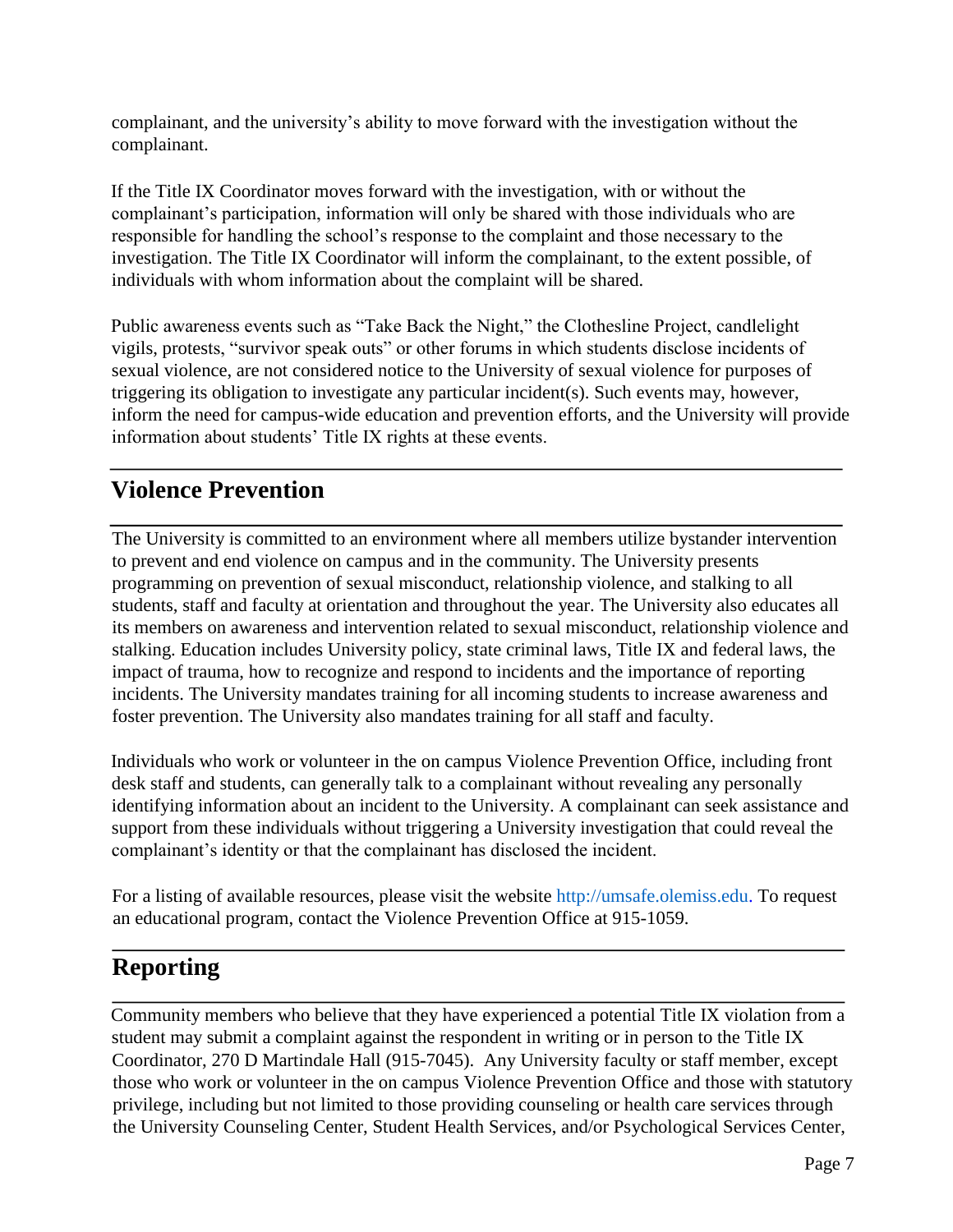who is notified by a student of a Title IX incident by another student is to report the incident immediately (but not later than three calendar days) to the Title IX Coordinator.

While maintaining a complainant's confidentiality, the Violence Prevention Office must report the nature, date, time, and general location of an incident to the Title IX Coordinator. This limited report – which includes no information that would directly or indirectly identify the complainant – helps keep the Title IX Coordinator informed of the general extent and nature of sexual violence on and off campus so the coordinator can track patterns, evaluate the scope of the problem, and formulate appropriate campus-wide responses. Before reporting any information to the Title IX Coordinator, these individuals will consult with the complainant to ensure that no personally identifying details are shared with the Title IX Coordinator.

# **Interim Steps**

The investigation into a Title IX complaint is only one part of the University's prompt and effective response on behalf of the complainant. The Title IX Coordinator may recommend immediate implementation of additional steps to provide for the safety of the complainant or others, to avoid possible retaliation, or to prevent further occurrence of any discrimination or discriminatory effects. These steps may include, but are not limited to academic accommodations; "no contact" letters; changes in course schedules and changes in housing assignments; and disability, health, and/or mental health services. Any such interim step taken by the Title IX Coordinator is not appealable, but such steps may be modified by the Title IX Coordinator at any time.

## **Student Procedures**

The University of Mississippi strives to create a respectful, safe, and non-threatening environment for its students. The policy which establishes procedures for responding to sexual misconduct incidents where the complainant and/or respondent is a student may be found at DCA.SC.200.075.

## **Faculty/Staff Procedures**

Title IX complaints in which the complainant and/or respondent is a faculty or staff member are governed by the University's Sexual Harassment policy and procedures and may be found at ACA.EO.100.010.

## **Contact Information**

The University's Title IX Coordinator oversees policies and procedures that apply to complaints alleging sex discrimination (including sexual harassment, sexual assault, and sexual violence) by employees, students or third parties. Responsibilities performed in this policy by "the Title IX Coordinator" may be performed by the Title IX Coordinator, or by another University employee trained by, and acting under the supervision of, the Title IX Coordinator. Contact information for The University of Mississippi's Title IX Coordinator is listed below.